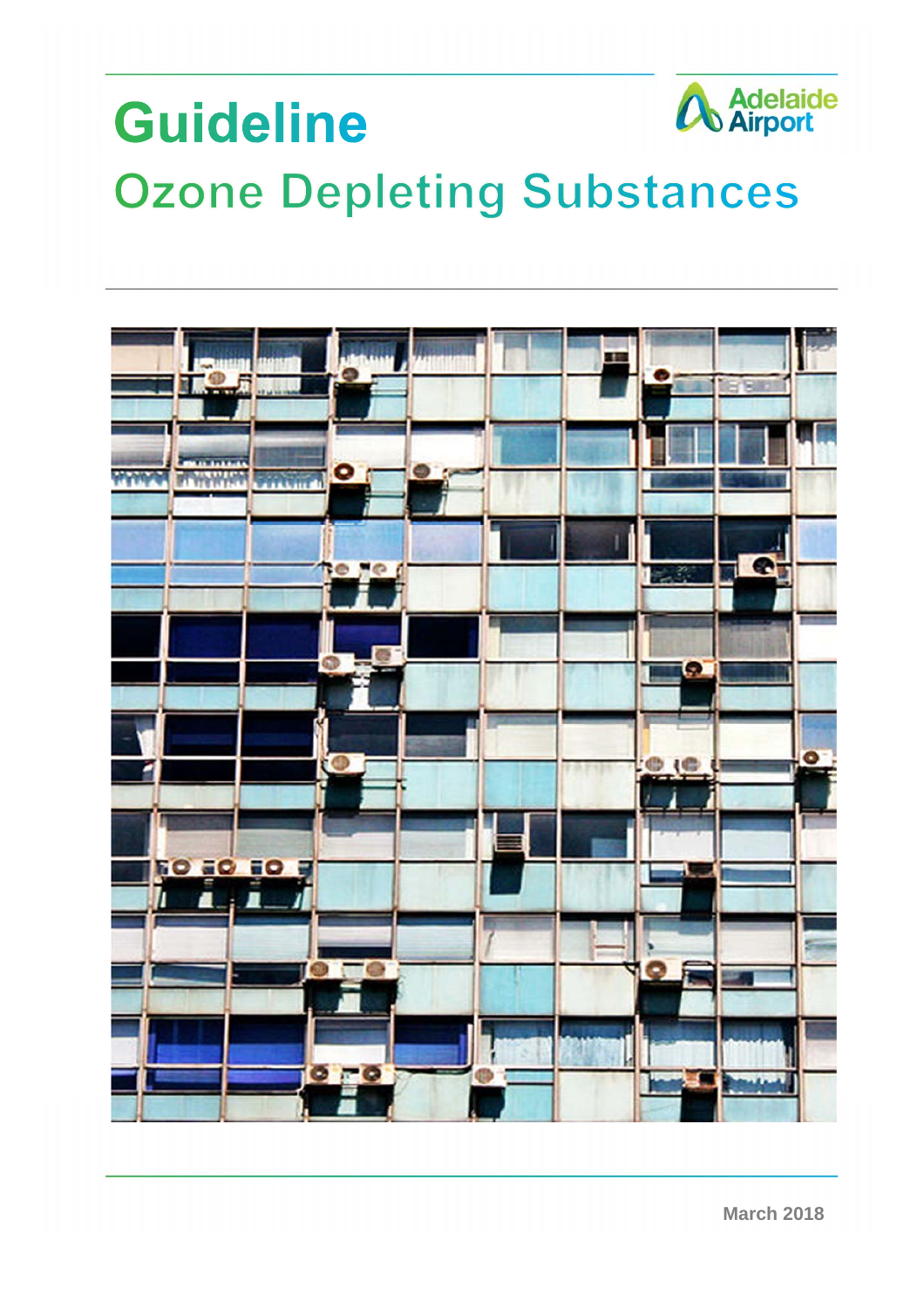

# **Background**

The ozone layer prevents most harmful forms of ultraviolet light (UV light) from passing through the Earth's atmosphere. It is suspected that a variety of consequences such as increases in sunburn, skin cancer, cataracts, and damage to plants, may result from the increased UV exposure due to ozone depletion.

The Montreal Protocol on Substances that Deplete the Ozone Layer was ratified by the United Nations as the mechanism for setting legally-binding obligations to phase out the production and consumption of ozone-depleting substances (ODS). Australia continues to be a leader in the phase out of these substances, through implementation of the *Ozone Protection and Synthetic Greenhouse Gas Management Act 1989*.

The Protocol sets out a mandatory timetable for the phase out of ODS including almost all imports to Australia of hydrochlorofluorocarbons (HCFC) – such as HCFC-22 or R22 – by 2020. Australia are ahead of schedule and have met or exceeded all of its phase out obligations under the Montreal Protocol.

# **Refrigerant - R22**

R22 has been commonly used in air conditioning and refrigeration systems since the 1990s.

In accordance with Australian regulations, companies are allowed to retain R22 systems that are in good working order and continue to maintain them regularly to minimise leakage. Transitioning to alternative refrigerants and systems is encouraged as buildings are upgraded or replaced.

**At Adelaide Airport, there is ~4 tonnes of refrigerant used within air conditioning and refrigeration units under the ownership and maintenance of Adelaide Airport Ltd (AAL). Over 98% of that refrigerant – including that used in the Terminal 1 main chiller plant and cold store refrigeration unit – has zero ozone depleting potential. The remaining 2% of smaller and generally older, commercial air conditioning units still contain R22.** 

#### **Alternatives to R22**

There are a range of possibilities when considering changing from R22 to an alternative refrigerant with zero ozone depleting potential.

It is important to consider the products that have a reduced global warming potential (ie. contribute less greenhouse gas emissions). Examples include ammonia, carbon dioxide, and hydrocarbons – in addition to current synthetic replacements such as R134a, R407a and R410a.

These and other alternatives should be assessed when retrofitting or constructing new facilities.

### Inventory

A refrigerant inventory is a requirement for any building owner. Maintaining a register of refrigeration plant provides the basis for an inventory of refrigerant types, quantities and losses that may occur, as well as tracking preventative and other maintenance activities. This register can then provide a foundation for regular calculation and monitoring of:

- Greenhouse gas emissions from refrigerant losses; and
- Quantity of refrigerant with ozone depleting potential

**AAL captures refrigerant losses and recharge quantities as they occur throughout the year and then consolidates the register on an annual basis to include in greenhouse gas accounts and to confirm remaining quantities of R22.** 

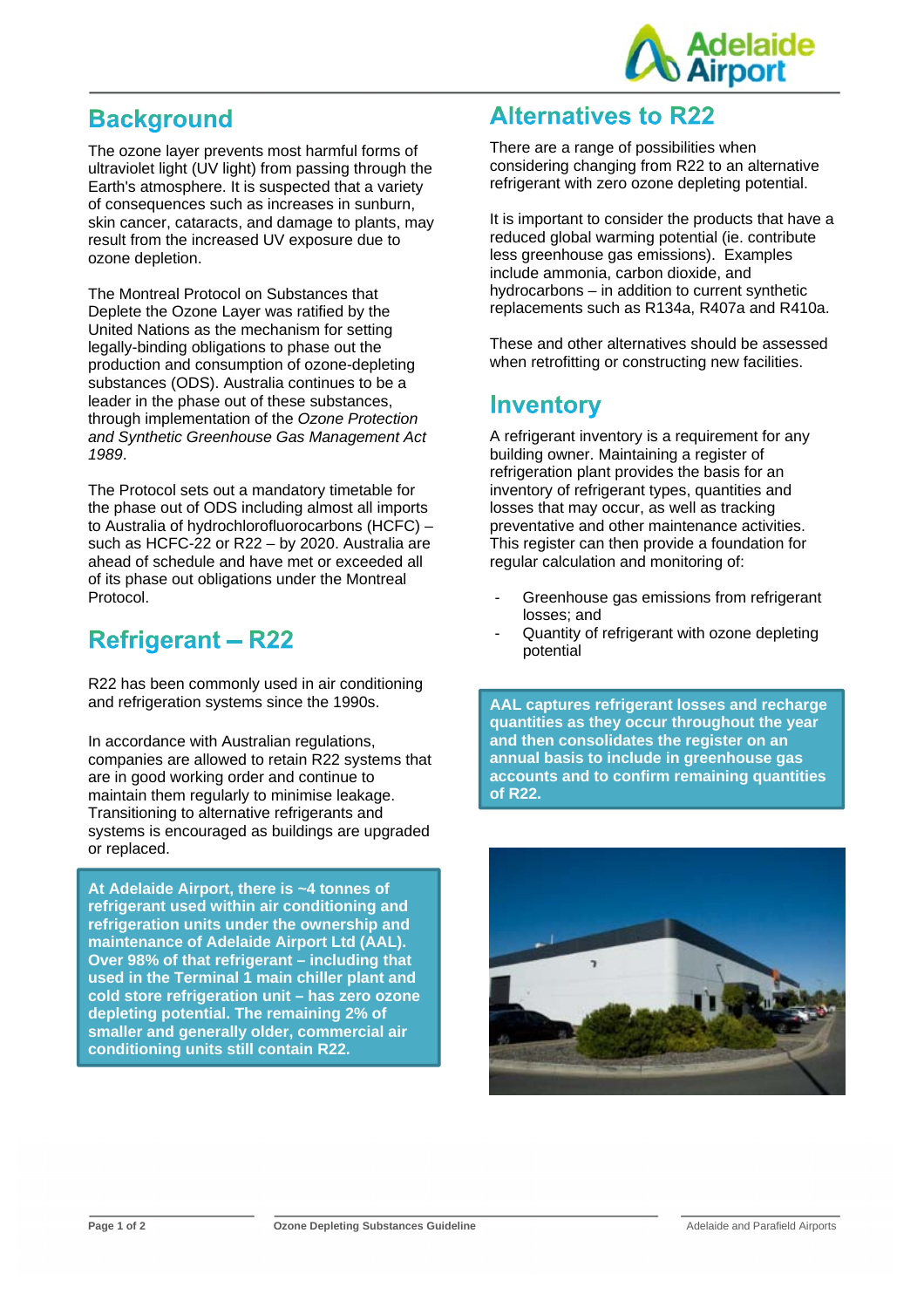

# **Licensing**

Under legislation, any electrician or contractor who handles a fluorocarbon refrigerant (e.g. R22), or works on refrigeration and air-conditioning equipment that contains a fluorocarbon refrigerant, must hold a refrigerant handling licence. Similarly, any business that acquires, stores or disposes of a fluorocarbon refrigerant must hold a current Refrigerant Trading Authorisation.

All licensing is processed by the Australian Refrigeration Council.

#### **Resources**

Australian Refrigeration Council Ltd. www.arctick.org

Electrical Regulatory Authorities Council www.erac.gov.au

Montreal Protocol / Australian Legislation www.environment.gov.au/atmosphere/ozone/legis lation/montp.html

Safe Work Australia www.safeworkaustralia.gov.au